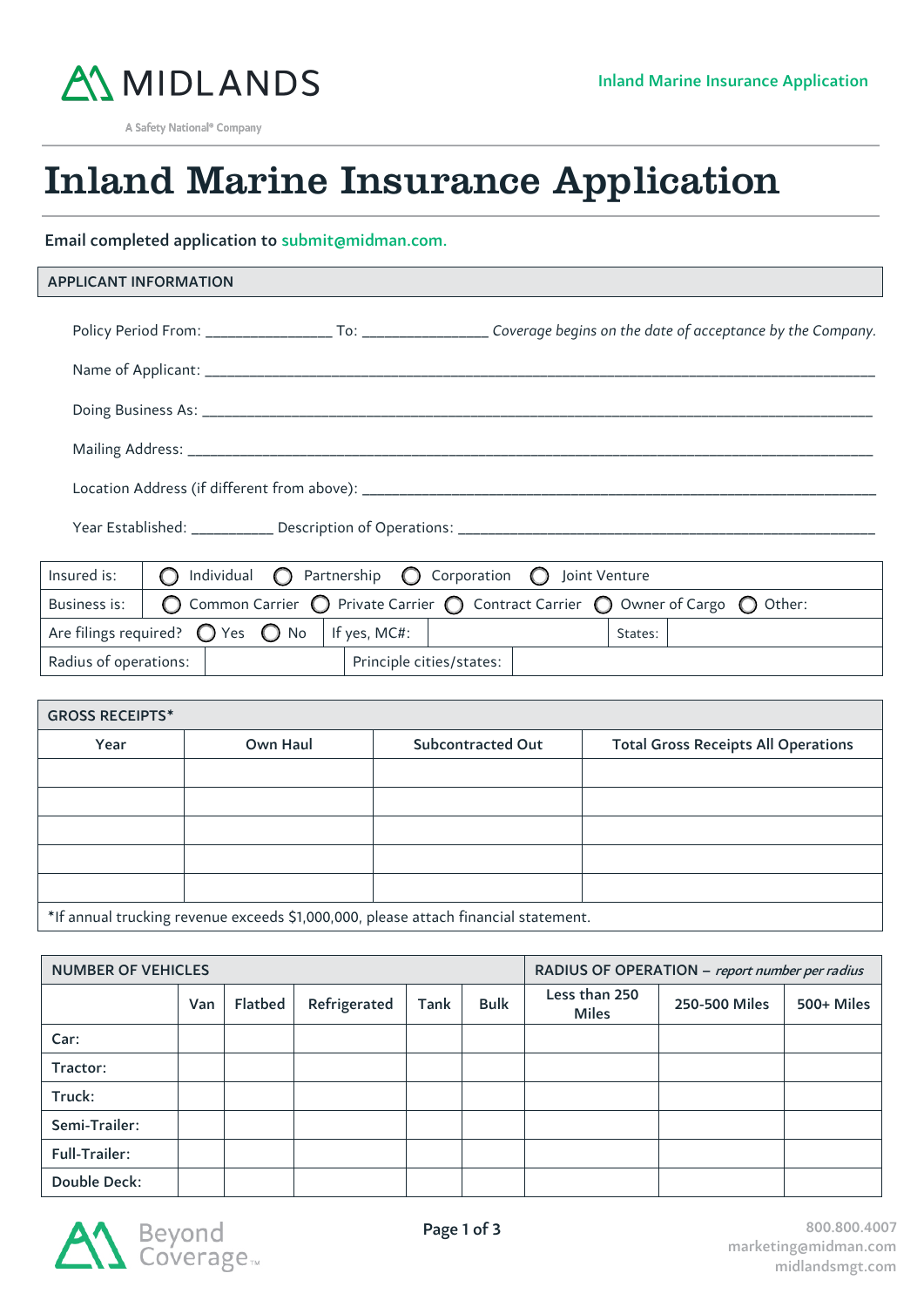

A Safety National<sup>®</sup> Company

Г

| <b>Name</b> | <b>Birth Date</b>                                                                      | DL Number & State | Date Employed |
|-------------|----------------------------------------------------------------------------------------|-------------------|---------------|
|             |                                                                                        |                   |               |
|             |                                                                                        |                   |               |
|             |                                                                                        |                   |               |
|             |                                                                                        |                   |               |
|             |                                                                                        |                   |               |
|             | Give details regarding the processes and criteria for hiring and firing drivers below. |                   |               |

| CARGO/EQUIPMENT/VEHICLE INFO                                                                 |  |                              |             |                               |                    |                  |             |                                    |
|----------------------------------------------------------------------------------------------|--|------------------------------|-------------|-------------------------------|--------------------|------------------|-------------|------------------------------------|
| Give details regarding all equipment and vehicles below.                                     |  |                              |             |                               |                    |                  |             |                                    |
| Name/Description                                                                             |  | <b>Year Built</b>            | <b>Type</b> |                               | <b>Radius</b>      | <b>ID Number</b> |             | Limit                              |
|                                                                                              |  |                              |             |                               |                    |                  |             |                                    |
|                                                                                              |  |                              |             |                               |                    |                  |             |                                    |
|                                                                                              |  |                              |             |                               |                    |                  |             |                                    |
|                                                                                              |  |                              |             |                               |                    |                  |             |                                    |
|                                                                                              |  |                              |             |                               |                    |                  |             |                                    |
|                                                                                              |  |                              |             |                               |                    |                  |             |                                    |
|                                                                                              |  |                              |             |                               |                    |                  |             |                                    |
| Do you own or use equipment other than that listed above?                                    |  |                              |             | ∩<br>Yes                      | ∩<br><b>No</b>     |                  |             |                                    |
| If yes, give details here:                                                                   |  |                              |             |                               |                    |                  |             |                                    |
| Do you lease, loan or rent any of your equipment to others?                                  |  |                              |             | $\bigcirc$ Yes                | No                 |                  |             |                                    |
| If yes, give details here:                                                                   |  |                              |             |                               |                    |                  |             |                                    |
| <b>Type of Cargo</b>                                                                         |  | Average Value per Load       |             |                               | Max Value per Load |                  |             | % of Total Loads                   |
|                                                                                              |  |                              |             |                               |                    |                  |             |                                    |
|                                                                                              |  |                              |             |                               |                    |                  |             |                                    |
|                                                                                              |  |                              |             |                               |                    |                  |             |                                    |
|                                                                                              |  |                              |             |                               |                    |                  |             |                                    |
| Give details regarding cargo left at terminals or other places overnight and weekends below. |  |                              |             |                               |                    |                  |             |                                    |
| Address                                                                                      |  | Fenced & locked<br>at night? |             | 24 Hour security<br>watchman? |                    | Alarmed?         | Sprinklers? | <b>Max Value</b><br><b>Exposed</b> |
|                                                                                              |  |                              |             |                               |                    |                  |             |                                    |
|                                                                                              |  |                              |             |                               |                    |                  |             |                                    |
|                                                                                              |  |                              |             |                               |                    |                  |             |                                    |
|                                                                                              |  |                              |             |                               |                    |                  |             |                                    |